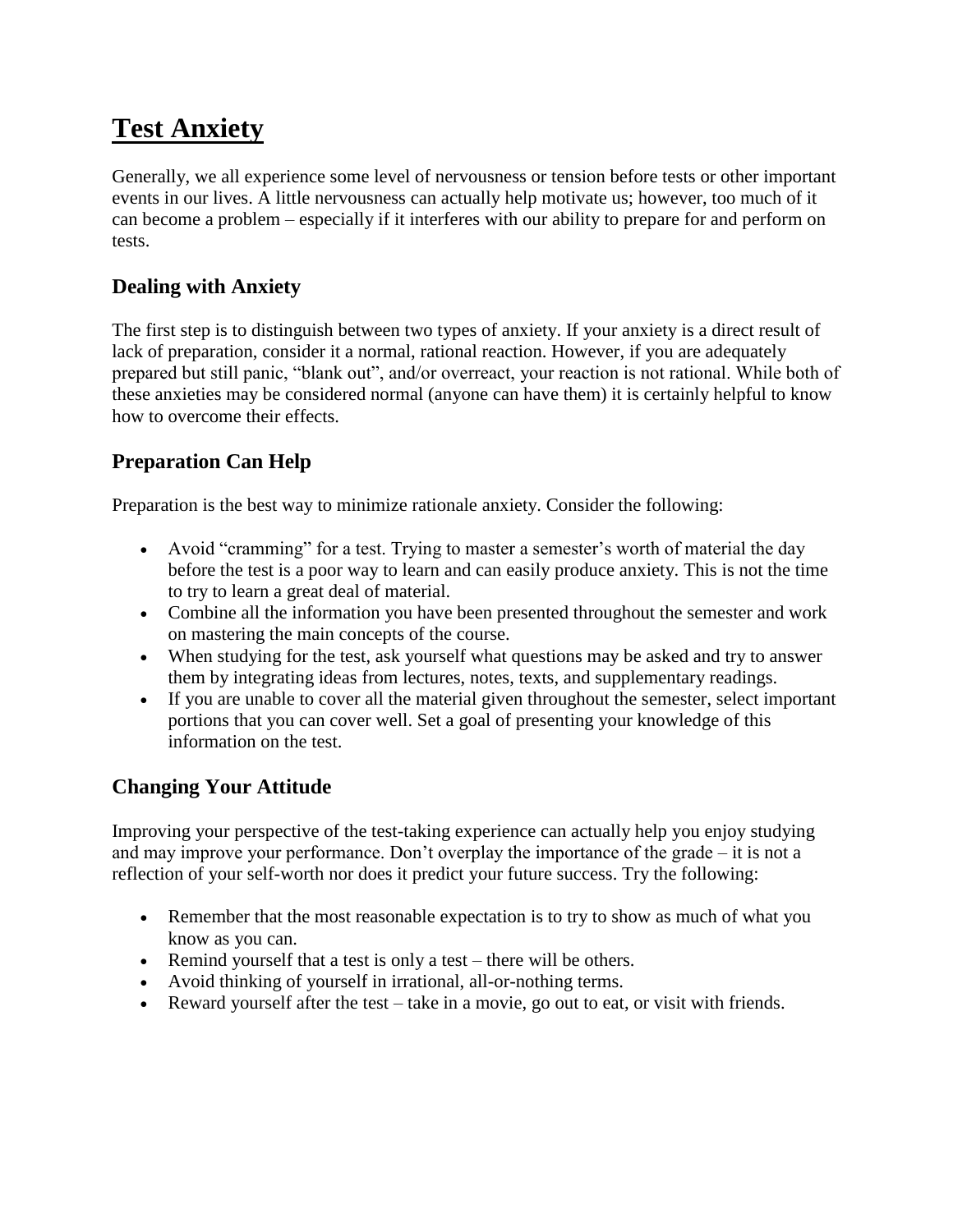#### **Don't Forget the Basics**

Students preparing for tests often neglect basic biological, emotional, and social needs. To do your best, you must attend to these needs. Think of yourself as a total person – not just a test taker. Remember to:

- Continue the habits of good nutrition and exercise. Continue your recreational pursuits and social activities – all contribute to your emotional and physical well-being.
- Follow a moderate pace when studying; vary your work when possible and take breaks when needed.
- Get plenty of sleep the night before the test when you are overly tired you will not function at your absolute best.
- Once you feel you are adequately prepared for the test, do something relaxing.

#### **The Day of the Test**

To be able to do your best on the day of the test we suggest the following:

- Begin your day with a moderate breakfast and avoid coffee if you are prone to "caffeine jitters." Even people who usually manage caffeine well may feel light-headed and jittery when indulging on the day of a test.
- Try to do something relaxing the hour before the test last minute cramming will cloud your mastering of the overall concepts of the course.
- Plan to arrive at the test location early this will allow you to relax and to select a seat located away from doors, windows, and other distractions.
- Avoid classmates who generate anxiety and tend to upset your stability.
- If waiting for the test to begin causes anxiety, distract yourself by reading a magazine or newspaper.

#### **During the Test: Basic Strategies**

Before you begin answering the questions on the test, take a few minutes and do the following:

- First review the entire test; then read the directions twice. Try to think of the test as an opportunity to show the professor what you know; then begin to organize your time efficiently. Work on the easiest portions of the test first.
- For essay questions, construct a short outline for yourself then begin your answer with a summary sentence. This will help you avoid the rambling and repetition which can irrate the person grading the test. For short-answer questions, answer only what is asked – short and to the point. If you have difficulty with an item involving a written response, show what knowledge you can. If proper terminology evades you, show what you know with your own words.
- For multiple choice questions, read all the options first, then eliminate the most obvious. Unsure of the correct response? Rely on your first impression, then move on quickly. Beware of tricky qualifying words such as "only," "always," or "most."